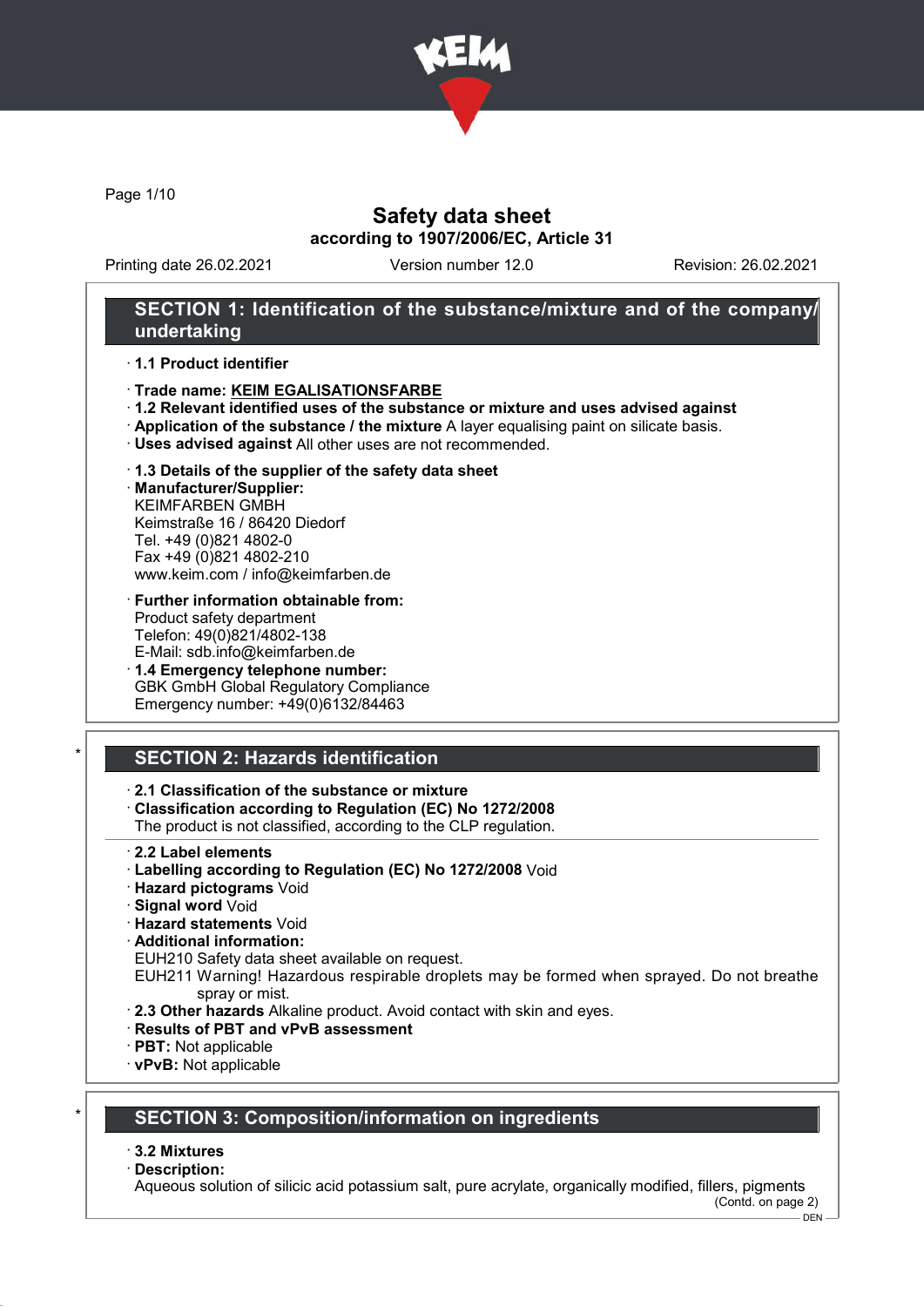

Page 2/10

# Safety data sheet according to 1907/2006/EC, Article 31

Printing date 26.02.2021 Version number 12.0 Revision: 26.02.2021

## Trade name: KEIM EGALISATIONSFARBE

| CAS: 13463-67-7                                                         | titanium dioxide [in powder form containing 1 % or more ]  | 10-25%    |
|-------------------------------------------------------------------------|------------------------------------------------------------|-----------|
| EINECS: 236-675-5                                                       | of particles with aerodynamic diameter $\leq 10 \ \mu m$ ] |           |
| Index number: 022-006-00-2<br>Reg.nr.: 01-2119486799-10-<br><b>XXXX</b> | <b>◆ Carc. 2, H351</b>                                     |           |
| CAS: 1312-76-1                                                          | Silicic acid, potassium salt                               | $< 2.5\%$ |
| EINECS: 215-199-1                                                       | Skin Irrit. 2, H315; Eye Irrit. 2, H319                    |           |
| Reg.nr.: 01-2119456888-17-                                              | Specific concentration limits:                             |           |
| <b>XXXX</b>                                                             | Skin Irrit. 2; H315: $C \ge 40$ %                          |           |
|                                                                         | Eye Irrit. 2; H319: $C \ge 40$ %                           |           |

## SECTION 4: First aid measures

· 4.1 Description of first aid measures

# · General information:

No special measures required.

When seeing the doctor we suggest to present this safety data sheet.

· After inhalation: Supply fresh air; consult doctor in case of complaints.

## · After skin contact:

Immediately wash with water and soap and rinse thoroughly.

Do not use solvents or thinners.

If skin irritation continues, consult a doctor.

· After eye contact:

Rinse opened eye for several minutes under running water. Then consult a doctor.

- · After swallowing:
- Rinse mouth and throat well with water.

Do not induce vomiting; call for medical help immediately.

- · 4.2 Most important symptoms and effects, both acute and delayed No further relevant information available.
- · 4.3 Indication of any immediate medical attention and special treatment needed No further relevant information available.

# SECTION 5: Firefighting measures

· 5.1 Extinguishing media · Suitable extinguishing agents: Product itself does not burn. Co-ordinate fire-fighting measures to the fire surroundings. · 5.2 Special hazards arising from the substance or mixture In case of fire, the following can be released: carbon oxide (COx) silicon dioxid (SiO2) · 5.3 Advice for firefighters

· Specila protective equipment: Wear self-contained respiratory protective device.

(Contd. on page 3)

 $-$  DEN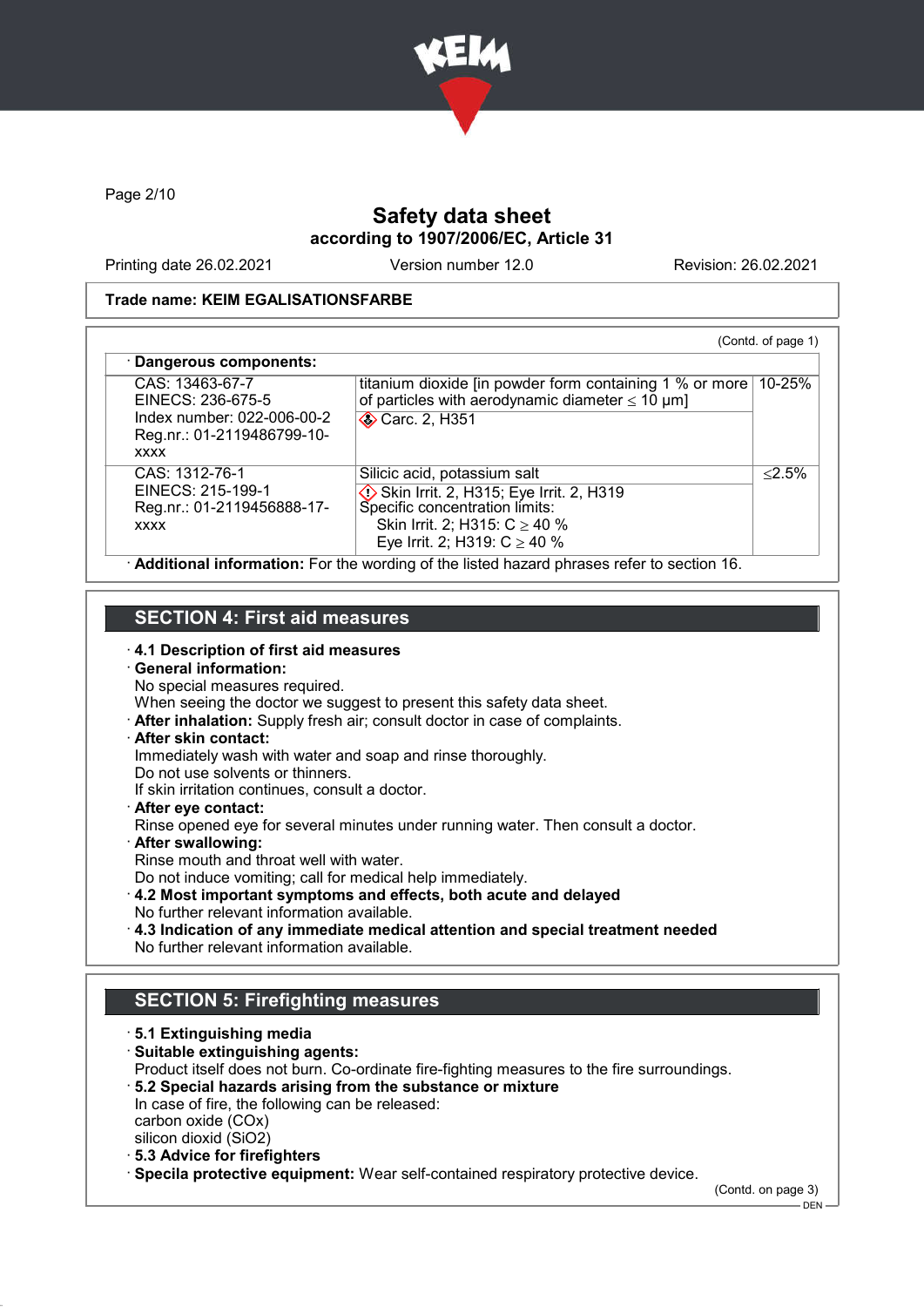

Page 3/10

# Safety data sheet according to 1907/2006/EC, Article 31

Printing date 26.02.2021 Version number 12.0 Revision: 26.02.2021

## Trade name: KEIM EGALISATIONSFARBE

#### · Additional information

(Contd. of page 2)

Dispose of fire debris and contaminated fire fighting water in accordance with official regulations. In case of fire do not breathe smoke, fumes and vapours. Cool endangered receptacles with water spray.

# SECTION 6: Accidental release measures

- · 6.1 Personal precautions, protective equipment and emergency procedures Ensure adequate ventilation Avoid contact with skin and eyes. Particular danger of slipping on leaked/spilled product. Respect the protection rules (see section 7 a. 8). · 6.2 Environmental precautions: Do not allow product to reach soil, sewage system or any water course. Follow local governmental rules and regulations. · 6.3 Methods and material for containment and cleaning up: Absorb with liquid-binding material (sand, diatomite, acid binders, universal binders, sawdust). Ensure adequate ventilation. Dispose of the material collected according to regulations. Clear contaminated areas thoroughly. Flush rests with sufficient amount of water.
- 6.4 Reference to other sections See Section 7 for information on safe handling. See Section 8 for information on personal protection equipment. See Section 13 for disposal information.

# SECTION 7: Handling and storage

## · 7.1 Precautions for safe handling

Keep receptacles tightly sealed.

Avoid contact with skin and eyes. Do not inhale aerosols.

Ensure good ventilation/exhaustion at the workplace.

See item 8 (8.2) for information about suitable protective equipment and technical precautions. Respect the protection rules.

Information about fire - and explosion protection: The product is not flammable. No special measures required.

· 7.2 Conditions for safe storage, including any incompatibilities

· Storage:

- · Requirements to be met by storerooms and receptacles: Keep in the original containers in a cool and dry place. Store only in unopened original receptacles.
- · Information about storage in one common storage facility: Do not store together with acids.
- · Further information about storage conditions:
- Store in a cool place.

(Contd. on page 4)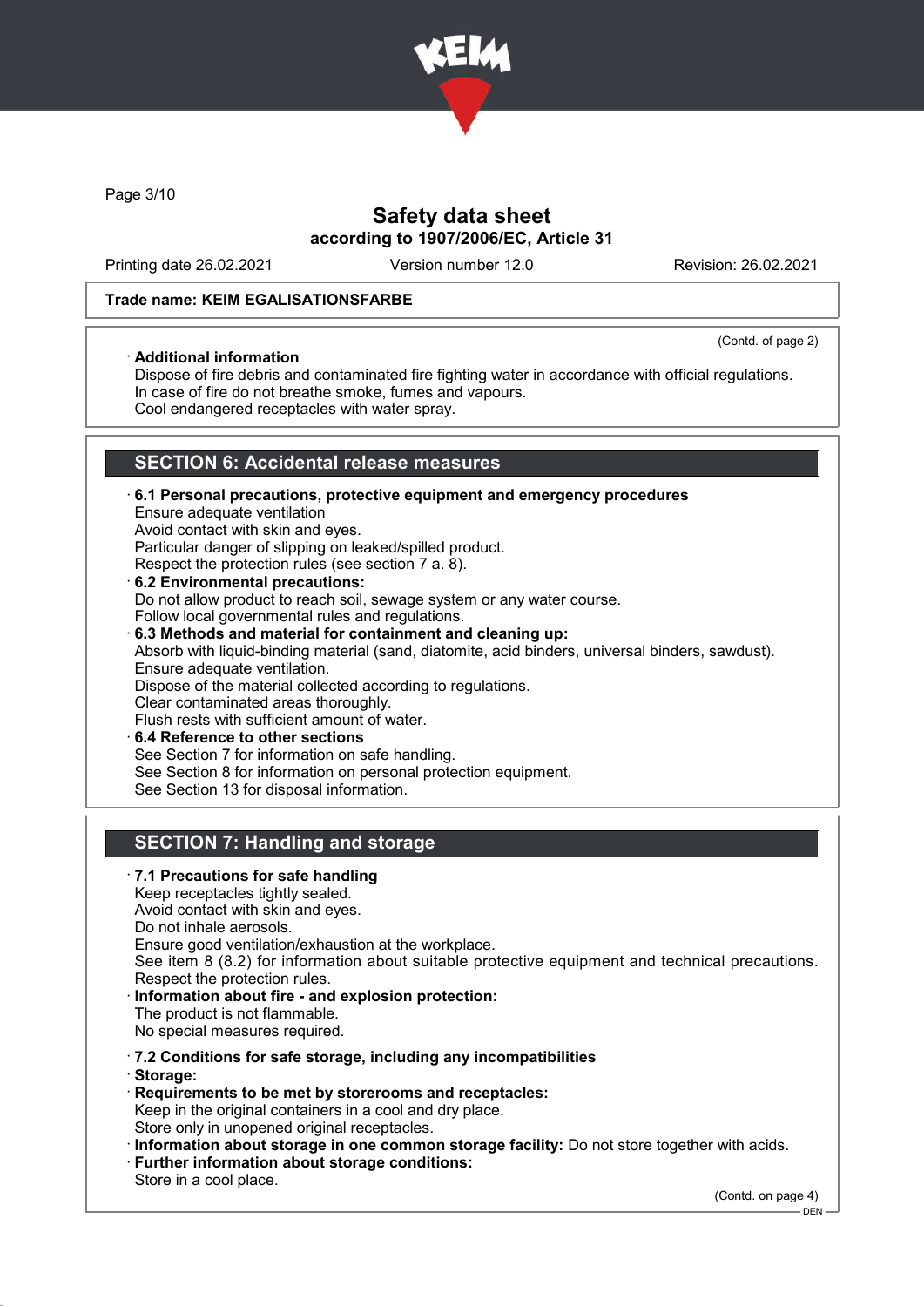

Page 4/10

# Safety data sheet according to 1907/2006/EC, Article 31

Printing date 26.02.2021 Version number 12.0 Revision: 26.02.2021

#### Trade name: KEIM EGALISATIONSFARBE

(Contd. of page 3)

Protect from frost.

Protect from heat and direct sunlight.

· Storage class: 12

· 7.3 Specific end use(s) No further relevant information available.

## SECTION 8: Exposure controls/personal protection

#### · 8.1 Control parameters

- · Ingredients with limit values that require monitoring at the workplace: alveoles penetrating component
- 13463-67-7 titanium dioxide [in powder form containing 1 % or more of particles with aerodynamic diameter ≤ 10 μm]

AGW (Germany) Long-term value: 1.25\* 10\*\* mg/m<sup>3</sup>

2(II);\*alveolengängig\*\*einatembar; AGS, DFG

#### 14808-60-7 Quartz (SiO2)

MAK (Germany) alveolengängige Fraktion

· Additional information: The lists valid during the making were used as basis.

#### · 8.2 Exposure controls

#### · Personal protective equipment:

- · General protective and hygienic measures:
- Avoid contact with the eyes and skin.
- Do not inhale aerosols.

Wash hands before breaks and at the end of work.

Immediately remove all soiled and contaminated clothing.

#### **Respiratory protection:**

Use suitable respiratory protective device only when aerosol or mist is formed.

- Filter: P2 · Protection of hands: Protective gloves
- · Material of gloves
- suitable material e.g.:

Nitrile impregnated cotton-gloves Recommended thickness of the material:  $\geq 0.5$  mm

Nitrile rubber, NBR

Recommended thickness of the material:  $> 0.4$  mm

- Butyl rubber, BR
- Recommended thickness of the material:  $> 0.7$  mm

The selection of the suitable gloves does not only depend on the material, but also on further marks of quality and varies from manufacturer to manufacturer. As the product is a preparation of several substances, the resistance of the glove material can not be calculated in advance and has therefore to be checked prior to the application.

Penetration time of glove material

Value for the permeation: level  $> 6$  (480 min)

The determined penetration times according to EN 16523-1:2015 are not performed under practical conditions. Therefore a maximum wearing time, which corresponds to 50% of the penetration time, is recommended.

(Contd. on page 5)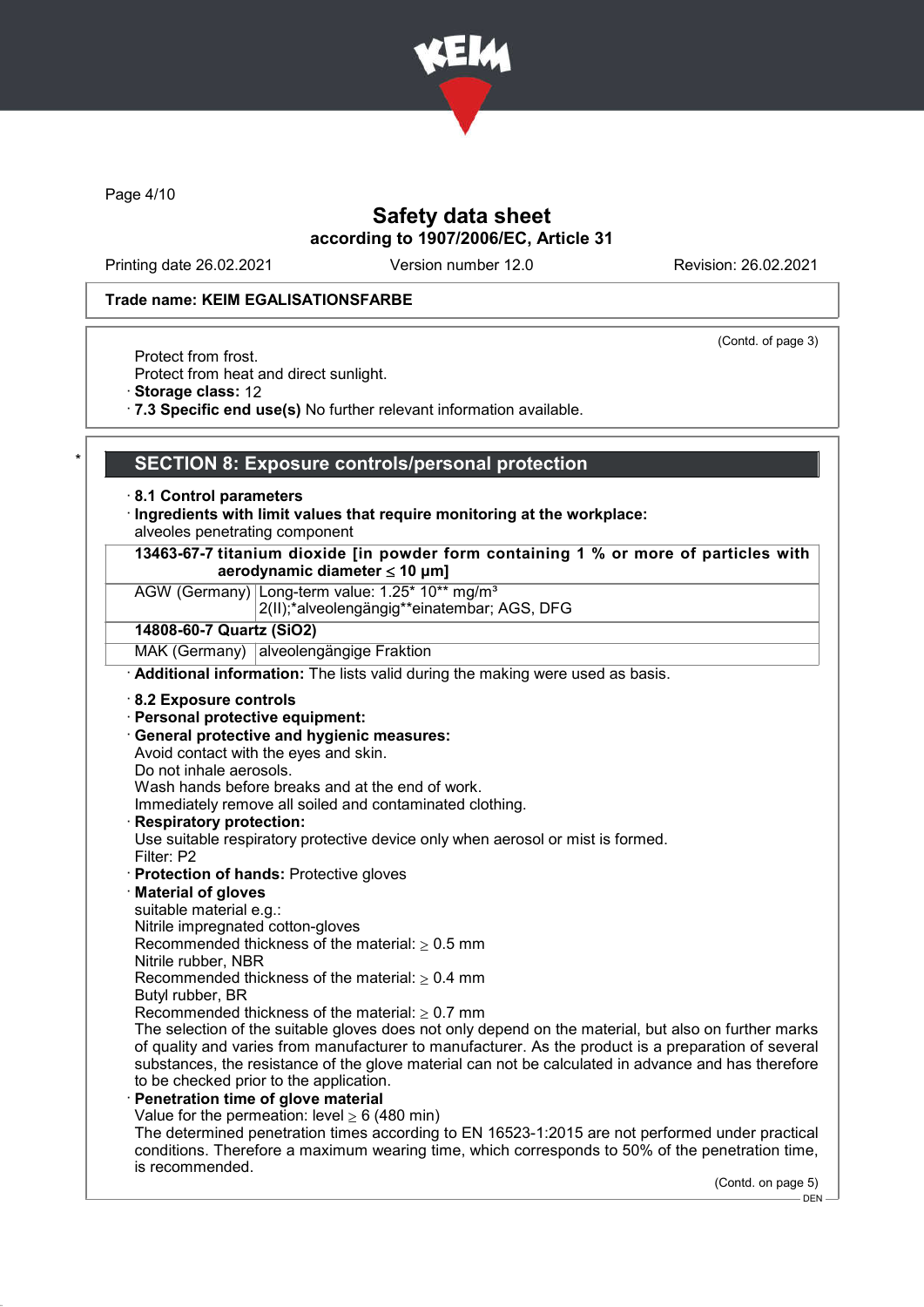

Page 5/10

# Safety data sheet according to 1907/2006/EC, Article 31

Printing date 26.02.2021 Version number 12.0 Revision: 26.02.2021

## Trade name: KEIM EGALISATIONSFARBE

(Contd. of page 4) The exact break trough time has to be found out by the manufacturer of the protective gloves and has to be observed.

- · Eye protection: Tightly sealed goggles
- · Body protection: Protective work clothing After contact with skin wash thoroughly with water and apply lotion.
- · Limitation and supervision of exposure into the environment See Section 12 and 6.2 No further relevant information available.
- 

# SECTION 9: Physical and chemical properties

| 9.1 Information on basic physical and chemical properties |                                               |
|-----------------------------------------------------------|-----------------------------------------------|
| <b>General Information</b>                                |                                               |
| · Appearance:<br>Form:                                    | Pasty                                         |
| Colour:                                                   | Different, according to colouring.            |
| · Odour:                                                  | Characteristic                                |
| Odour threshold:                                          | Not determined                                |
| $\cdot$ pH-value at 20 $\degree$ C:                       | $~11*$                                        |
| Change in condition                                       |                                               |
| <b>Melting point/freezing point:</b>                      | Not determined                                |
| Initial boiling point and boiling range: Not determined   |                                               |
| · Flash point:                                            | Not applicable                                |
| · Flammability (solid, gas):                              | Not applicable                                |
| · Ignition temperature:                                   | Not determined                                |
| · Decomposition temperature:                              | Not determined                                |
| · Auto-ignition temperature:                              | Product is not selfigniting.                  |
| <b>Explosive properties:</b>                              | Product does not present an explosion hazard. |
| <b>Explosion limits:</b>                                  |                                               |
| Lower:                                                    | Not applicable                                |
| Upper:                                                    | Not applicable                                |
| Oxidising properties:                                     | Not applicable                                |
| Vapour pressure at 20 °C:                                 | $~23$ hPa                                     |
| · Density at 20 °C:                                       | 1.5-1.8* $g/cm3$                              |
| <b>Relative density</b>                                   | Not determined                                |
| · Vapour density                                          | Not applicable.                               |
| <b>Evaporation rate</b>                                   | Not applicable.                               |
|                                                           | (Contd. on page 6)                            |
|                                                           | DEN -                                         |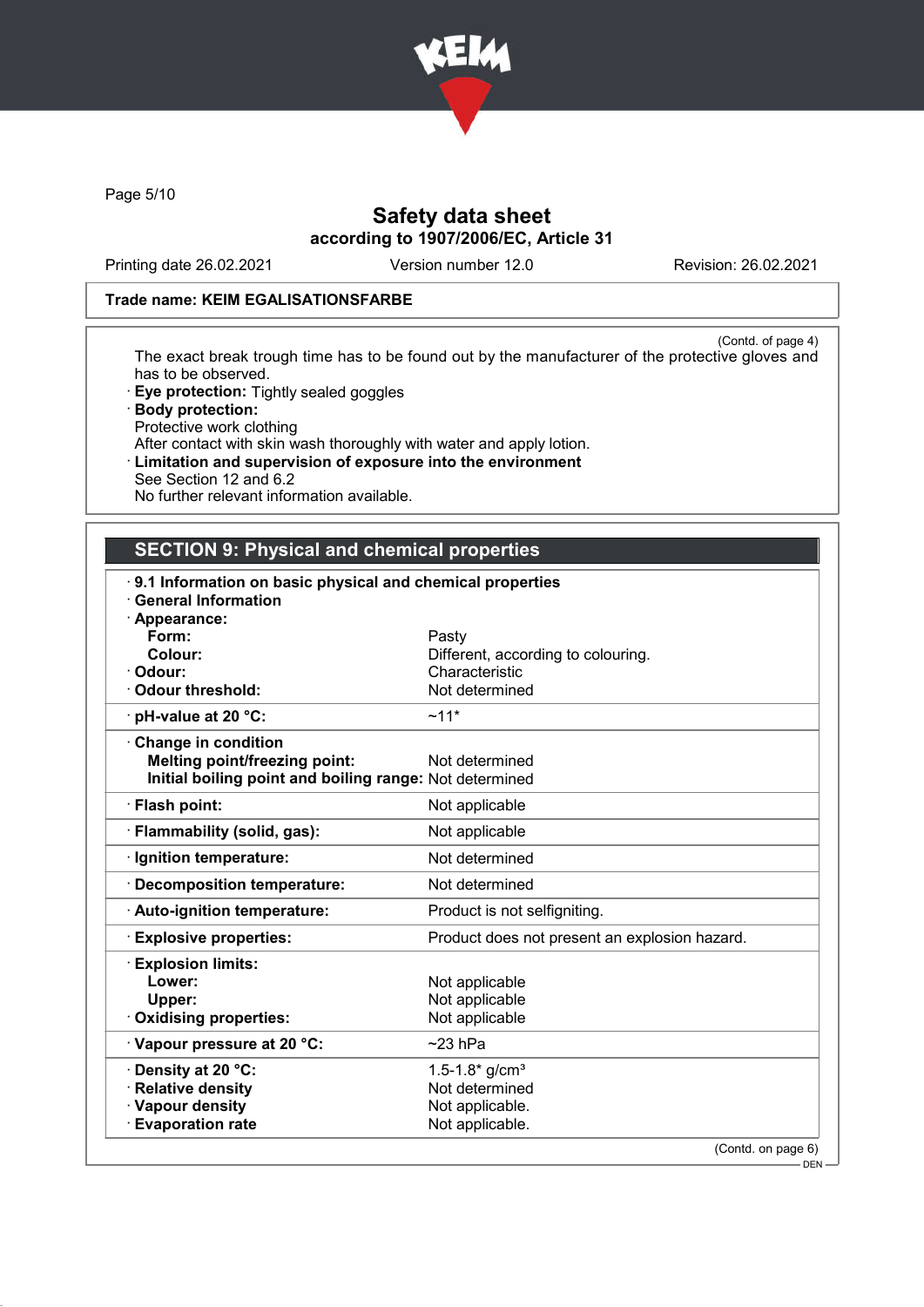

Page 6/10

# Safety data sheet according to 1907/2006/EC, Article 31

Printing date 26.02.2021 Version number 12.0 Revision: 26.02.2021

## Trade name: KEIM EGALISATIONSFARBE

|                                           | (Contd. of page 5)                                                              |
|-------------------------------------------|---------------------------------------------------------------------------------|
| · Solubility in / Miscibility with        | Miscible                                                                        |
| water:                                    |                                                                                 |
| · Partition coefficient: n-octanol/water: | Not applicable                                                                  |
| $\cdot$ Viscosity:                        |                                                                                 |
| Dynamic at 20 °C:                         | $1000 - 1500*$ mPas                                                             |
| Kinematic:                                | Not determined                                                                  |
| $\cdot$ 9.2 Other information             | * The values are for freshly produced material and may<br>change with the time. |

# **SECTION 10: Stability and reactivity**

· 10.1 Reactivity No further relevant information available.

- · 10.2 Chemical stability Stable under normal conditions of storage and use.
- · Thermal decomposition / conditions to be avoided:
- No decomposition if used according to specifications.
- · 10.3 Possibility of hazardous reactions No dangerous reactions known.
- · 10.4 Conditions to avoid No further relevant information available.
- · 10.5 Incompatible materials: Acids
- · 10.6 Hazardous decomposition products:
- In case of fire, the following can be released:
- Carbon oxides (COx) silicon dioxid (SiO2)

# **SECTION 11: Toxicological information**

## · 11.1 Information on toxicological effects

· Acute toxicity Based on available data, the classification criteria are not met.

## · LD/LC50 values relevant for classification:

|                        |                            | 13463-67-7 titanium dioxide [in powder form containing 1 % or more of particles with<br>aerodynamic diameter $\leq 10$ µm] |
|------------------------|----------------------------|----------------------------------------------------------------------------------------------------------------------------|
|                        |                            | Inhalative $ ATE \text{ mix } (4h)  > 5 \text{ mg/l } (inhalation)$                                                        |
|                        | ATE mix                    | >2,000 mg/kg (dermal)                                                                                                      |
|                        |                            | $>2,000$ mg/kg (orally)                                                                                                    |
|                        | <b>NOAEL</b>               | 3,500 mg/kg /Oral (rat) (90d)                                                                                              |
|                        |                            | 1312-76-1 Silicic acid, potassium salt                                                                                     |
| Oral                   | LD50                       | >5,000 mg/kg (rat) (OECD 401)                                                                                              |
| Dermal                 | LD50                       | >5,000 mg/kg (rat) (OECD 402)                                                                                              |
| Inhalative $ LC50/4$ h |                            | $>5$ mg/l (rat)                                                                                                            |
|                        | · Primary irritant effect: | <b>Skin corrosion/irritation</b> Frequent persistent contact with the skin may cause skin irritation.                      |

(Contd. on page 7)

<sup>.&</sup>lt;br>— DEN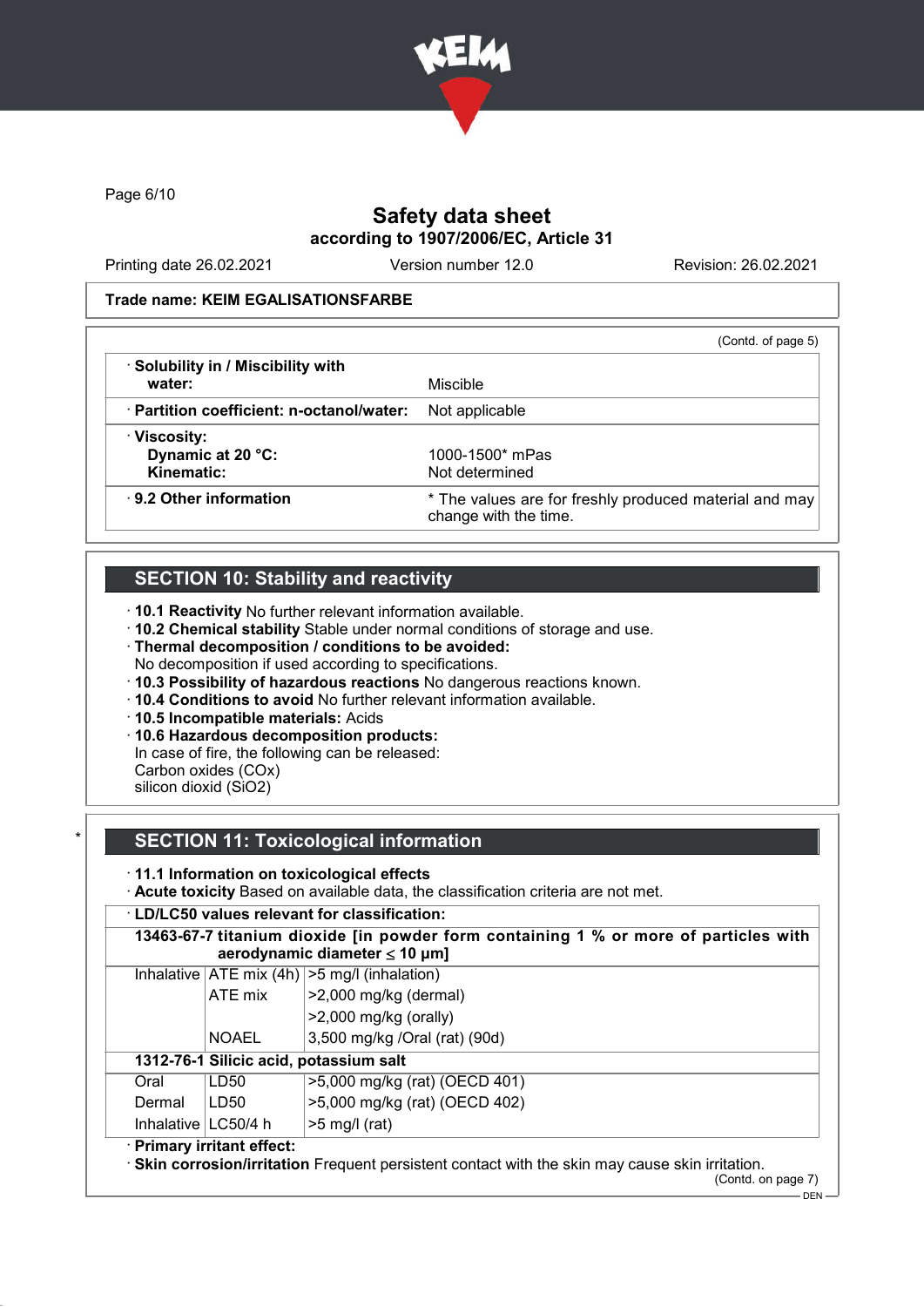

Page 7/10

# Safety data sheet according to 1907/2006/EC, Article 31

Printing date 26.02.2021 Version number 12.0 Revision: 26.02.2021

## Trade name: KEIM EGALISATIONSFARBE

- (Contd. of page 6) · Serious eye damage/irritation In case of longer exposure, irritating effect is possible.
- · during inhalation: Irritant effect possible.
- · during swallowing: Irritant effect possible
- · Respiratory or skin sensitisation Based on available data, the classification criteria are not met.
- · Other information (about experimental toxicology):
- Experimental analysis are not available.

The product was not tested. The statements on toxicology have been derived from the properties of the individual components.

· Subacute to chronic toxicity:

## **Repeated dose toxicity**

13463-67-7 titanium dioxide [in powder form containing 1 % or more of particles with aerodynamic diameter ≤ 10 μm]

Inhalative | NOAEC | 10 mg/m<sup>3</sup> (rat) (90d)

· CMR effects (carcinogenity, mutagenicity and toxicity for reproduction) Not applicable

· Germ cell mutagenicity Based on available data, the classification criteria are not met.

· Carcinogenicity Based on available data, the classification criteria are not met.

- · Reproductive toxicity Based on available data, the classification criteria are not met.
- · STOT-single exposure Based on available data, the classification criteria are not met.
- · STOT-repeated exposure Based on available data, the classification criteria are not met.
- · Aspiration hazard Based on available data, the classification criteria are not met.

# **SECTION 12: Ecological information**

· 12.1 Toxicity

| · Aquatic toxicity: | 13463-67-7 titanium dioxide [in powder form containing 1 % or more of particles with |
|---------------------|--------------------------------------------------------------------------------------|
| <b>NOEC</b>         | aerodynamic diameter $\leq 10$ µm]<br>$\geq$ 100,000 mg/kg (sediment fresh water)    |
| EC50                | >100 mg/kg (freshwater alga) (OECD 201)                                              |
| EC 50               | >10,000 mg/l (algae) (ISO 10253)                                                     |
| LC 50               | >10,000 mg/l (marine fish) (OECD 203)                                                |
|                     | >1,000 mg/l (freshwater fish) (EPA-540/9-85-006)                                     |
|                     | >1,000 mg/l (daphnia) (OECD 202)                                                     |
|                     | 1312-76-1 Silicic acid, potassium salt                                               |
| <b>NOEC</b>         | $>1$ mg/l (fish)                                                                     |
|                     | >1 mg/l (invertebrates)                                                              |
|                     | EC 50/48h   > 100 mg/l (daphnia) (OECD 202)                                          |
|                     | EC 50/72 h   > 100 mg/l (algae)                                                      |
|                     | LC 50/96 h   > 100 mg/l (fish) (DIN EN ISO 7346-2)                                   |
| EC <sub>0</sub>     | >1,000 mg/l (activated sludge) (30min)                                               |
|                     | . 12.2 Persistence and degradability No further relevant information available.      |
|                     | . 12.3 Bioaccumulative potential No further relevant information available.          |
|                     | (Contd. on page 8)                                                                   |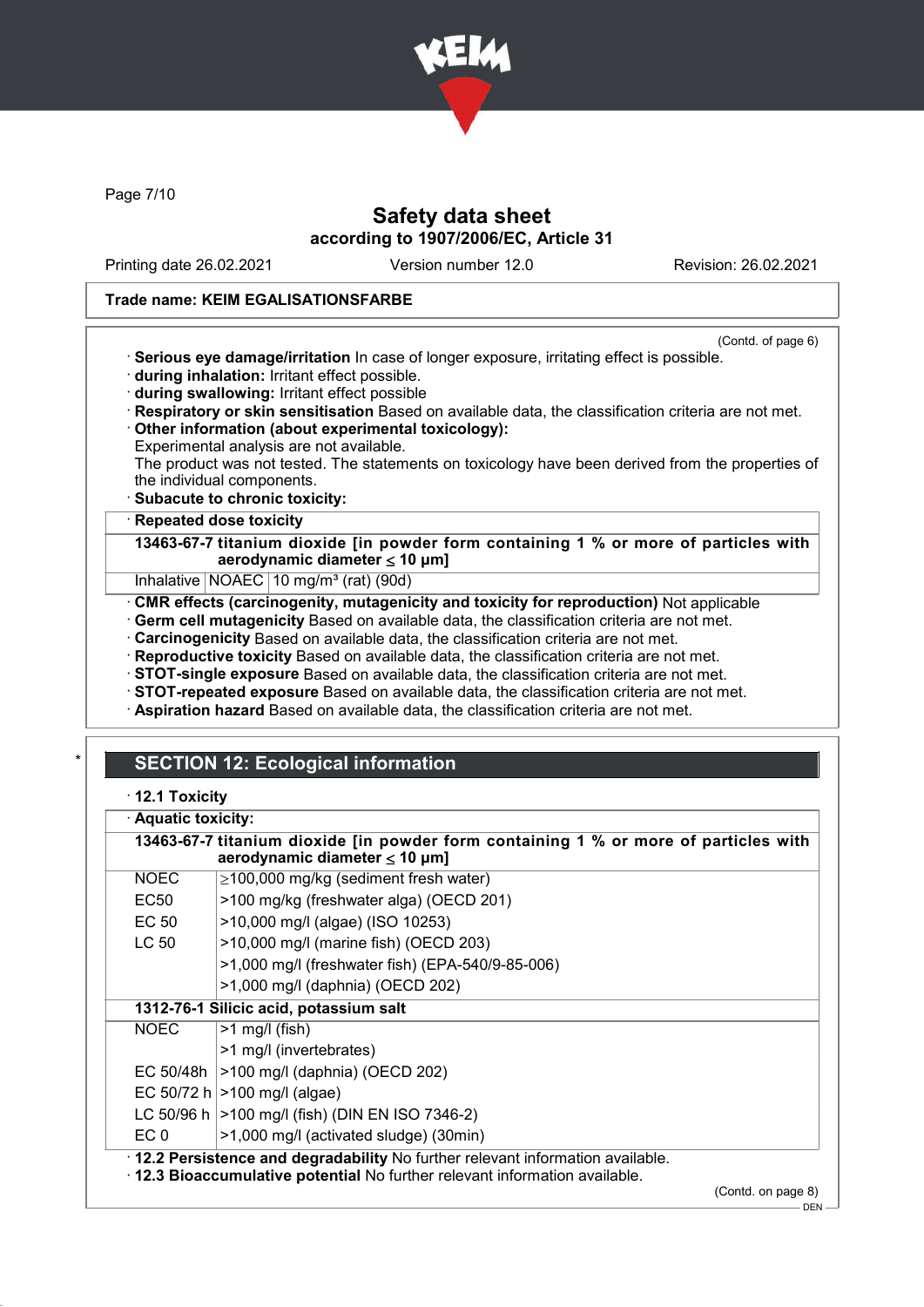

Page 8/10

# Safety data sheet according to 1907/2006/EC, Article 31

Printing date 26.02.2021 Version number 12.0 Revision: 26.02.2021

(Contd. of page 7)

## Trade name: KEIM EGALISATIONSFARBE

- · 12.4 Mobility in soil No further relevant information available.
- · Additional ecological information:
- · AOX-indication:

Due to the substance of content which do not include organic jointed halogens, the product can not take influence on the AOX-load of the waste water.

- · According to the formulation contains the following heavy metals and compounds from the EU guideline NO. 2006/11/EC:
	- The product contains TiO2, BaSO4.

## General notes:

At present there are no ecotoxicological assessments.

The statements on ecotoxicology have been derived from the properties of the individual components.

Do not allow product to reach ground water, water course or sewage system.

Water hazard class 1 (German Regulation) (Self-assessment): slightly hazardous for water

- · 12.5 Results of PBT and vPvB assessment
- · PBT: Not applicable
- · vPvB: Not applicable
- · 12.6 Other adverse effects No further relevant information available.

# SECTION 13: Disposal considerations

## · 13.1 Waste treatment methods

· Recommendation

Must not be disposed with household garbage. Do not allow product to reach sewage system. Disposal must be made according to official regulations.

## · European waste catalogue

08 01 12 waste paint and varnish other than those mentioned in 08 01 11

· Uncleaned packaging:

· Recommendation: Disposal must be made according to official regulations.

· Recommended cleansing agents: Water, if necessary with cleansing agents.

| <b>SECTION 14: Transport information</b>          |      |                    |
|---------------------------------------------------|------|--------------------|
| $\cdot$ 14.1 UN-Number<br>· ADR, IMDG, IATA       | Void |                    |
| 14.2 UN proper shipping name<br>· ADR, IMDG, IATA | Void |                    |
| · 14.3 Transport hazard class(es)                 |      |                    |
| · ADR, IMDG, IATA<br>· Class                      | Void |                    |
|                                                   |      | (Contd. on page 9) |
|                                                   |      | DEN $-$            |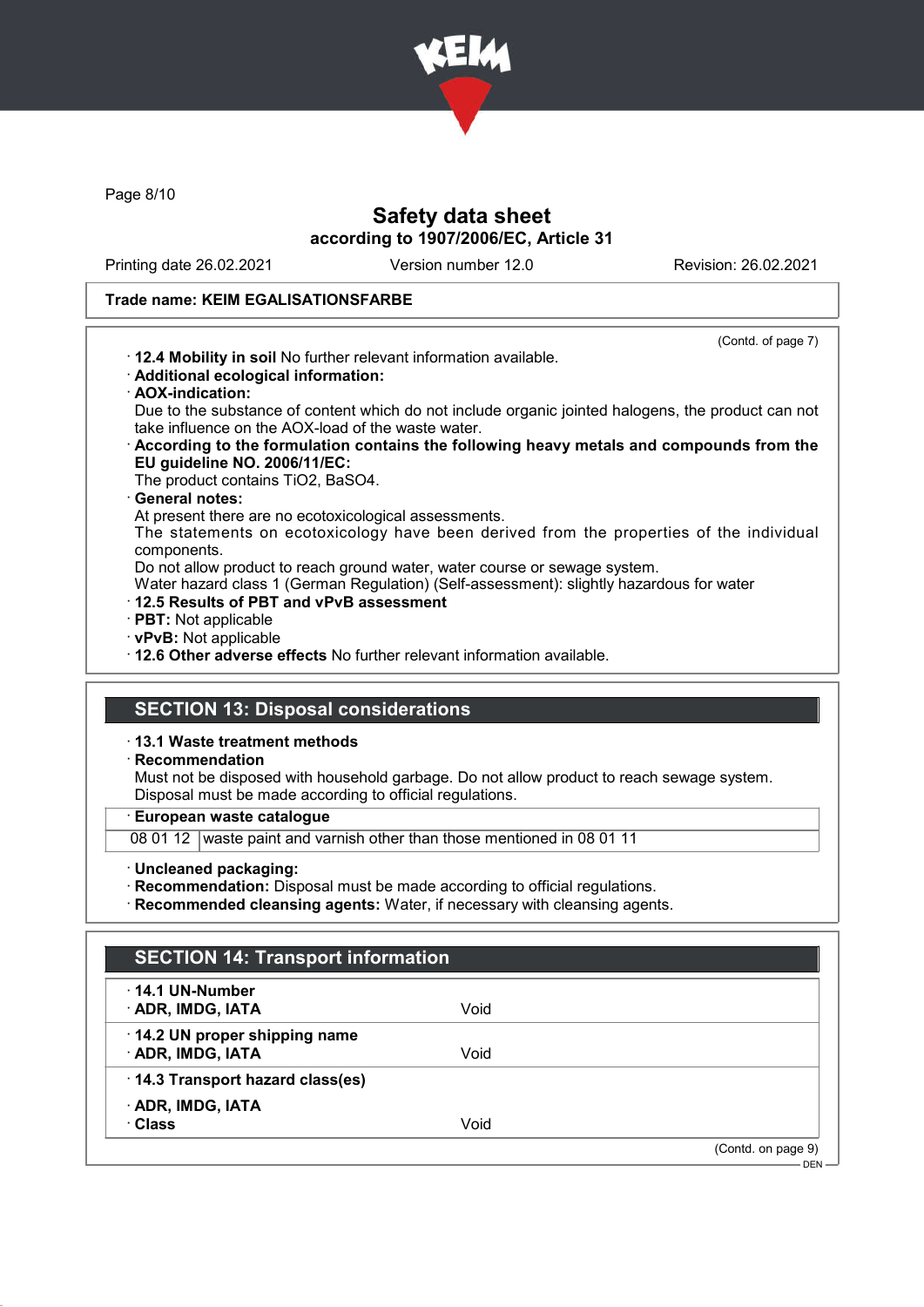

Page 9/10

## Safety data sheet according to 1907/2006/EC, Article 31

Printing date 26.02.2021 Version number 12.0 Revision: 26.02.2021

#### Trade name: KEIM EGALISATIONSFARBE

|                                                                            | (Contd. of page 8)                                            |
|----------------------------------------------------------------------------|---------------------------------------------------------------|
| 14.4 Packing group<br>· ADR, IMDG, IATA                                    | Void                                                          |
| 14.5 Environmental hazards:<br>· Marine pollutant:                         | No.                                                           |
| 14.6 Special precautions for user                                          | Not applicable                                                |
| 14.7 Transport in bulk according to Annex II<br>of Marpol and the IBC Code | Not applicable                                                |
| · Transport/Additional information:                                        | No dangerous good in sense of these transport<br>regulations. |
| · UN "Model Regulation":                                                   | Void                                                          |

# **SECTION 15: Regulatory information**

- · 15.1 Safety, health and environmental regulations/legislation specific for the substance or mixture
- · Labelling according to Regulation (EC) No 1272/2008

For information on labelling please refer to section 2 of this document.

- · Directive 2012/18/EU
- · Named dangerous substances ANNEX I None of the ingredients is listed.
- · DIRECTIVE 2011/65/EU on the restriction of the use of certain hazardous substances in electrical and electronic equipment – Annex II
- None of the ingredients is listed.

#### · National regulations:

- · Waterhazard class: Water hazard class 1 (Self-assessment): slightly hazardous for water.
- · Other regulations, limitations and prohibitive regulations
- · Substances of very high concern (SVHC) according to REACH, Article 57 Not applicable · Product-Code/Giscode: BSW40
- · 15.2 Chemical safety assessment: A Chemical Safety Assessment has not been carried out.

## SECTION 16: Other information

This information is based on our present knowledge. However, this shall not constitute a guarantee for any specific product features and shall not establish a legally valid contractual relationship.

**Relevant phrases** 

- H315 Causes skin irritation.
- H319 Causes serious eye irritation.
- H351 Suspected of causing cancer.
- · Department issuing SDS: KEIMFARBEN Germany, Product safety department

(Contd. on page 10)

DEN